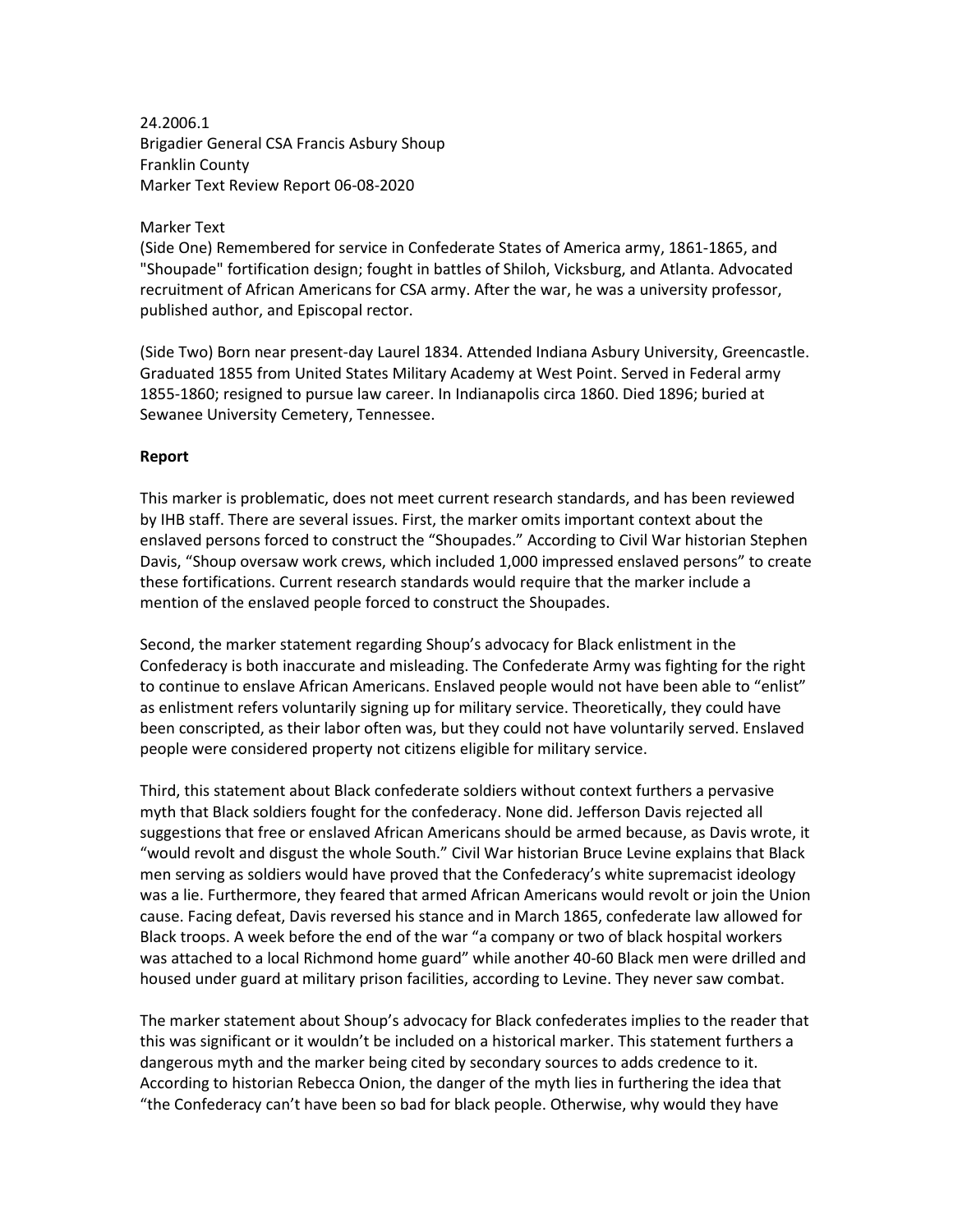defended it?" In his book, *Searching for Black Confederates: The Civil War's Most Persistent Myth*, Civil War historian Kevin Levin explained how the Black confederate myth began. Levin states in his introduction that public historians more clearly identified slavery as the cause of the Civil War and "its maintenance as central to the Confederate war effort," starting in the 1970s. In response, the Sons of Confederate Veterans began promoting the myth of Black confederate soldiers "to counter the growing acceptance that slavery was the cause of the Civil War," to deny the role of free and enslaved Black people in the demise of the Confederacy, and "to embrace their Lost Cause unapologetically without running the risk of being viewed as racially insensitive or worse."

Fourth, the idea that Shoup "advocated" for recruitment of African Americans lacks muchneeded context. Writing for the *Richmond Whig* and reprinted in the *New York Times* in 1865, Shoup made his views of the potential of African American soldiers clear. He stated that they would make good soldiers because years of enslavement had made them obedient. Black soldiers would be only "corporeal parts" while their white superiors would supply the "intelligence and courage of the whole. Shoup never thought that Black soldiers would fight for the Confederate cause, but that "discipline" would make them act. Shoup called this discipline a "giant that leaves them no power to escape." He wrote that because African Americans were "simple-minded" they could be made "faithful and obedient." He assured his white audience that white officers would make desertion too dangerous, and that because Black soldiers would be outnumbered, any mutiny would be met with white troops "brought to crush the refractory ones at once." Regardless, Shoup's arguments for using Black confederates remain irrelevant as no Black confederates fought in the Civil War. Many African Americans, including Indiana's 28<sup>th</sup> United States Colored Troops, served bravely for the Union fighting to end slavery and gain fuller citizenship rights. Learn more about the  $28<sup>th</sup>$  USCT: [https://www.in.gov/history/markers/3.htm.](https://www.in.gov/history/markers/3.htm)

## **Sources:**

Stephen Davis, *A Long and Bloody Task: The Atlanta Campaign from Dalton through Kennesaw to Chattahoochee* (Savas Beatie, 2016).

Kevin M. Levin, *Searching for Black Confederates: The Civil War's Most Persistent Myth* (University of North Carolina Press, 2019).

Bruce Levine, "The Myth of the Black Confederates," All Opinions Are Local, Online Forum, *Washington Post*, October 30, 2010, [http://voices.washingtonpost.com/local](http://voices.washingtonpost.com/local-opinions/2010/10/the_myth_of_the_black_confeder.html)[opinions/2010/10/the\\_myth\\_of\\_the\\_black\\_confeder.html.](http://voices.washingtonpost.com/local-opinions/2010/10/the_myth_of_the_black_confeder.html)

Rebecca Onion, "Dismantling the Myth of the 'Black Confederacy," August 30, 2019, *Slate*, [https://slate.com/human-interest/2019/08/black-confederate-myth-history-book.html.](https://slate.com/human-interest/2019/08/black-confederate-myth-history-book.html)

"NEGRO SOLDIERS.; LETTER OF GEN. LEE. VIEWS OF BRIG.-GEN. SHOUP," *New York Times*, February 26, 1865, 1, [NYTimes.com.](https://www.nytimes.com/1865/02/26/archives/negro-soldiers-letter-of-gen-lee-views-of-briggen-shoup.html?auth=link-dismiss-google1tap)